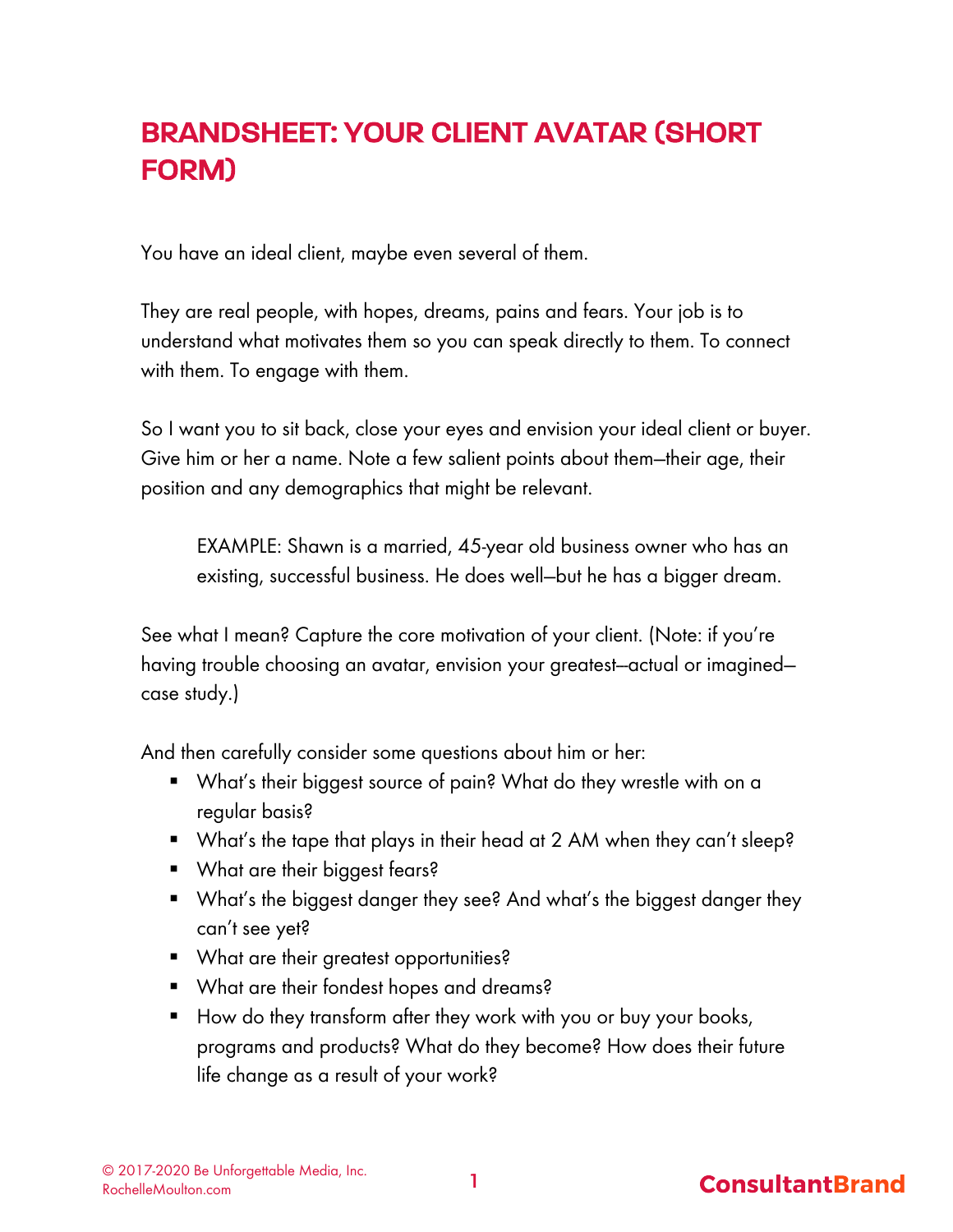Ready? You can use the form on the next pages for each client or buyer you most want to attract.

# CLIENT AVATAR 1—(Insert name)

Highlights:

What's their biggest source of pain? What do they wrestle with on a regular basis?

What's the tape that plays in their head at 2 AM when they can't sleep?

What are their biggest fears?

What's the biggest danger they see? And what's the biggest danger they can't see yet?

What are their greatest opportunities?

What are their fondest hopes and dreams?

How do they transform after they work with you or buy your books, programs and products? What do they become? How does their future life change as a result of your work?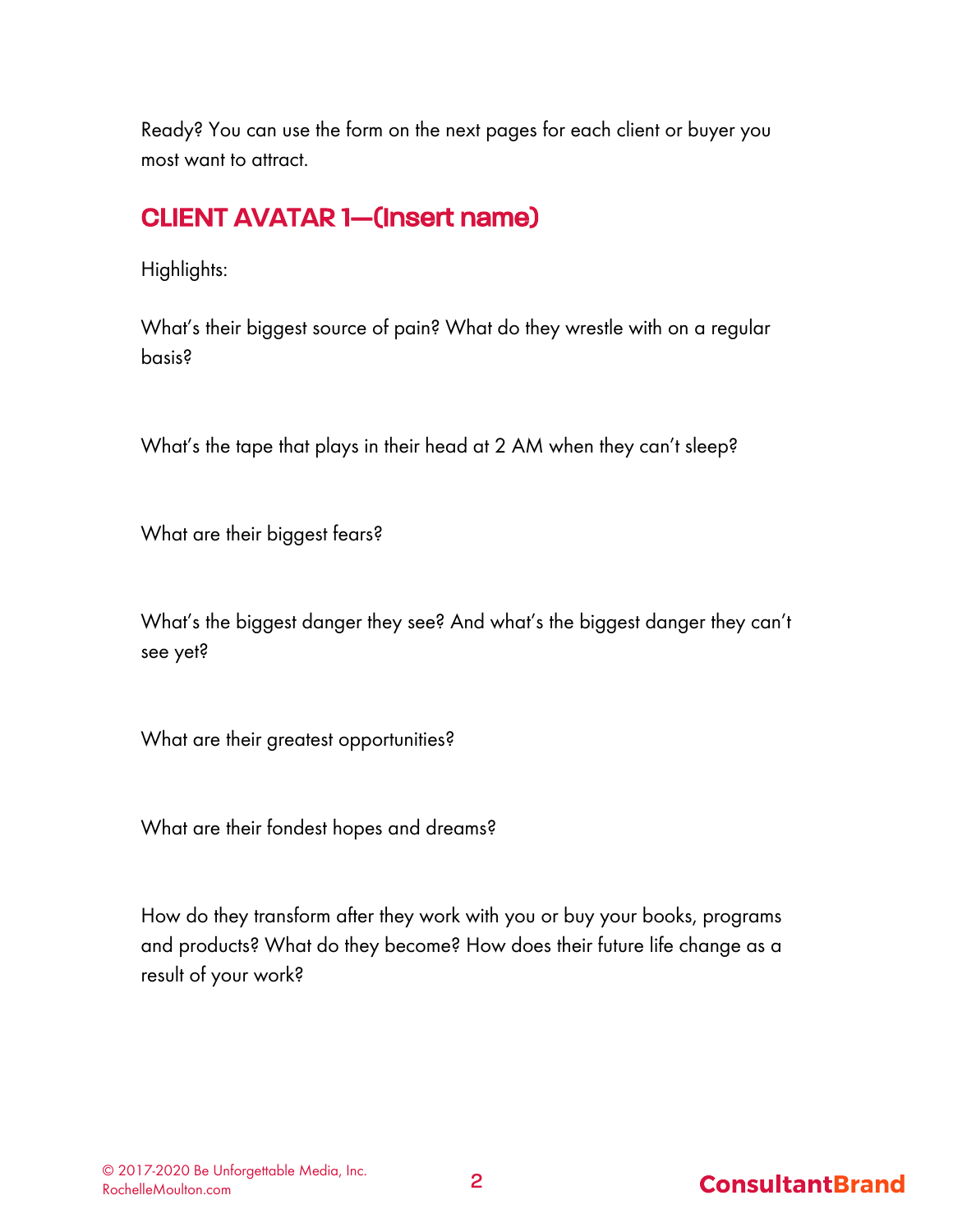# CLIENT AVATAR 2—(Insert name)

Highlights:

What's their biggest source of pain? What do they wrestle with on a regular basis?

What's the tape that plays in their head at 2 AM when they can't sleep?

What are their biggest fears?

What's the biggest danger they see? And what's the biggest danger they can't see yet?

What are their greatest opportunities?

What are their fondest hopes and dreams?

How do they transform after they work with you or buy your books, programs and products? What do they become? How does their future life change as a result of your work?